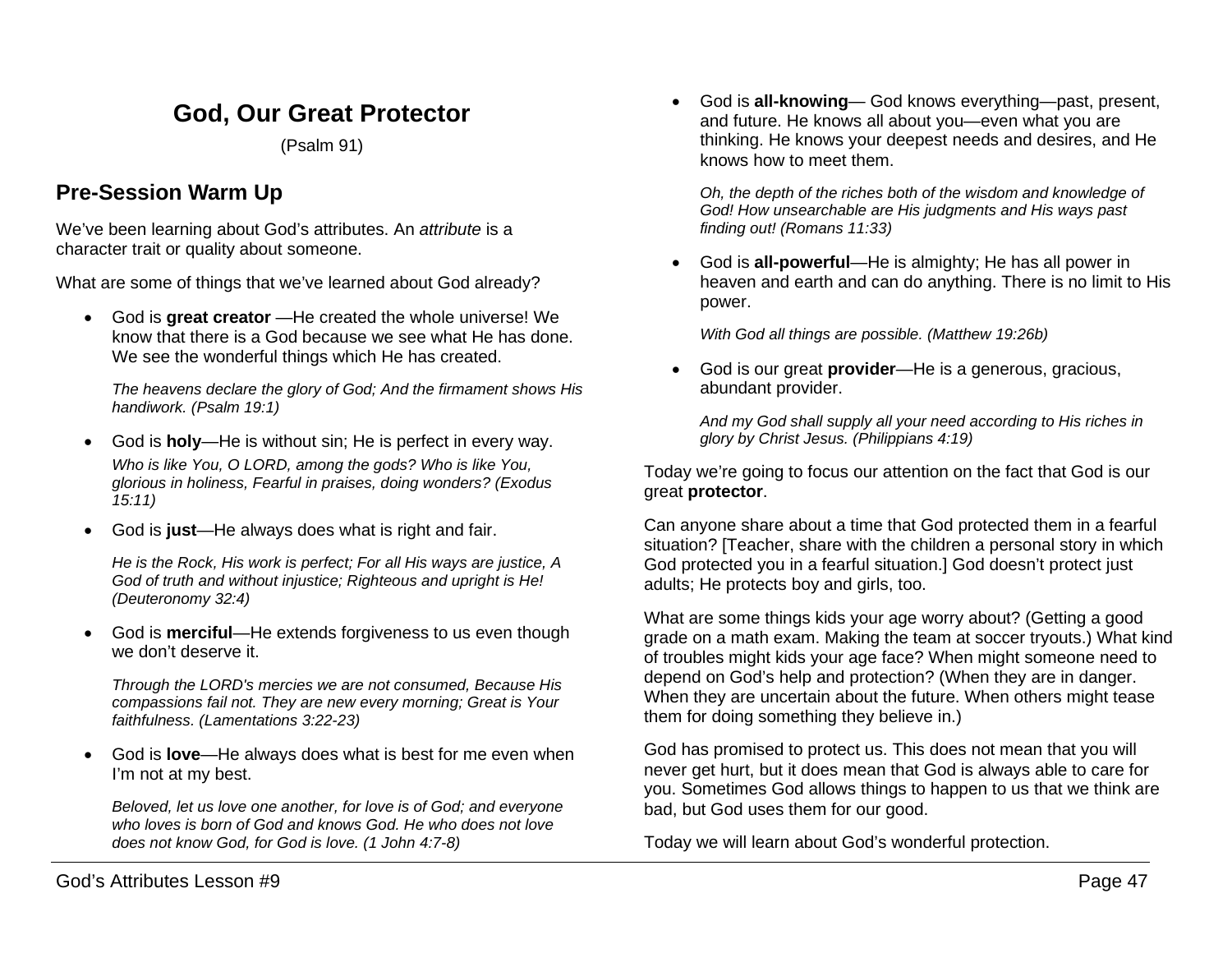# **Opening Prayer**

Father, You are our Great Protector. Help us to really know that we don't have to worry or fret about things that happen to us in life. Help us to always remember that You are always there for us, even in most scary times. In Jesus' name, we pray. Amen.

## **Memory Verse**

*God is our refuge and strength, A very present help in trouble. (Psalms 46:1)*

### **Lesson**

Open your Bibles to Psalm 91. We are not exactly sure who wrote this praise song to God. Some think it might have been Moses. Whoever it was, he uses lots of word pictures to help us understand what he's trying to explain.

Psalm 91:1

*Those who live in the shelter of the Most High will find rest in the shadow of the Almighty.*

Here Moses speaks of people living in the "shadow" of God. The Bible tells us that God is spirit. He obviously does not cast a shadow, like a shade tree. Have you ever had to work out in the blazing hot sun? Isn't it a relief to come into the shade? Here Moses is using a word picture to describe how we can find spiritual rest by being "in Christ."

You are "in Christ" if you believe that Jesus died on the cross and rose from the dead so that your sin can be forgiven. When you do that, God says you are clean and pure in His sight because He sees you as "in Christ."

It's like taking a piece of paper all covered with marks and placing it inside your Bible. Now all you can see is your Bible. You can't see the dirty piece of paper. In the same way, when you accept that Jesus

took your punishment on the cross – when you believe that what Jesus did on the cross satisfied God's need to punish all sin – then God no longer sees you as guilty before Him. He only sees Jesus' righteousness because you are "in Christ" (2 Corinthians 5:17; Hebrews 13:5-6). He is our place of shelter and safety from the wrath of God against sin.

Psalm 91:2

*This I declare about the LORD: He alone is my refuge, my place of safety; he is my God, and I trust him.*

Do you have a favorite hiding place? In Bible times, people hid from danger in caves. God is our hiding place, our place of shelter. If you are "in Christ" then God will protect you from eternal death.

Being "in Christ" is our place of safety.

Psalm 91:3

*For he will rescue you from every trap and protect you from deadly disease.* 

Moses knew that Satan often tries to destroy God's people. Have you ever caught a mouse in a mouse trap? Satan will try to catch you in his trap, in just the same way. He will set the trap and then put something temping in it – not a piece of cheese, but a temptation to sin. Maybe he will tempt you to covet something that belongs to someone else, something you've seen other kids have or something you've seen advertised on TV that wouldn't be good for you. God said that you are not to covet. It's one of the Ten Commandments. But Satan wants you to covet things you don't have.

What other kinds of traps does Satan try to catch us in? (Sin of all sorts: lying, slandering, jealousy, coveting, and, disease.)

1 Peter 5:8

*Stay alert! Watch out for your great enemy, the devil. He prowls around like a roaring lion, looking for someone to devour.*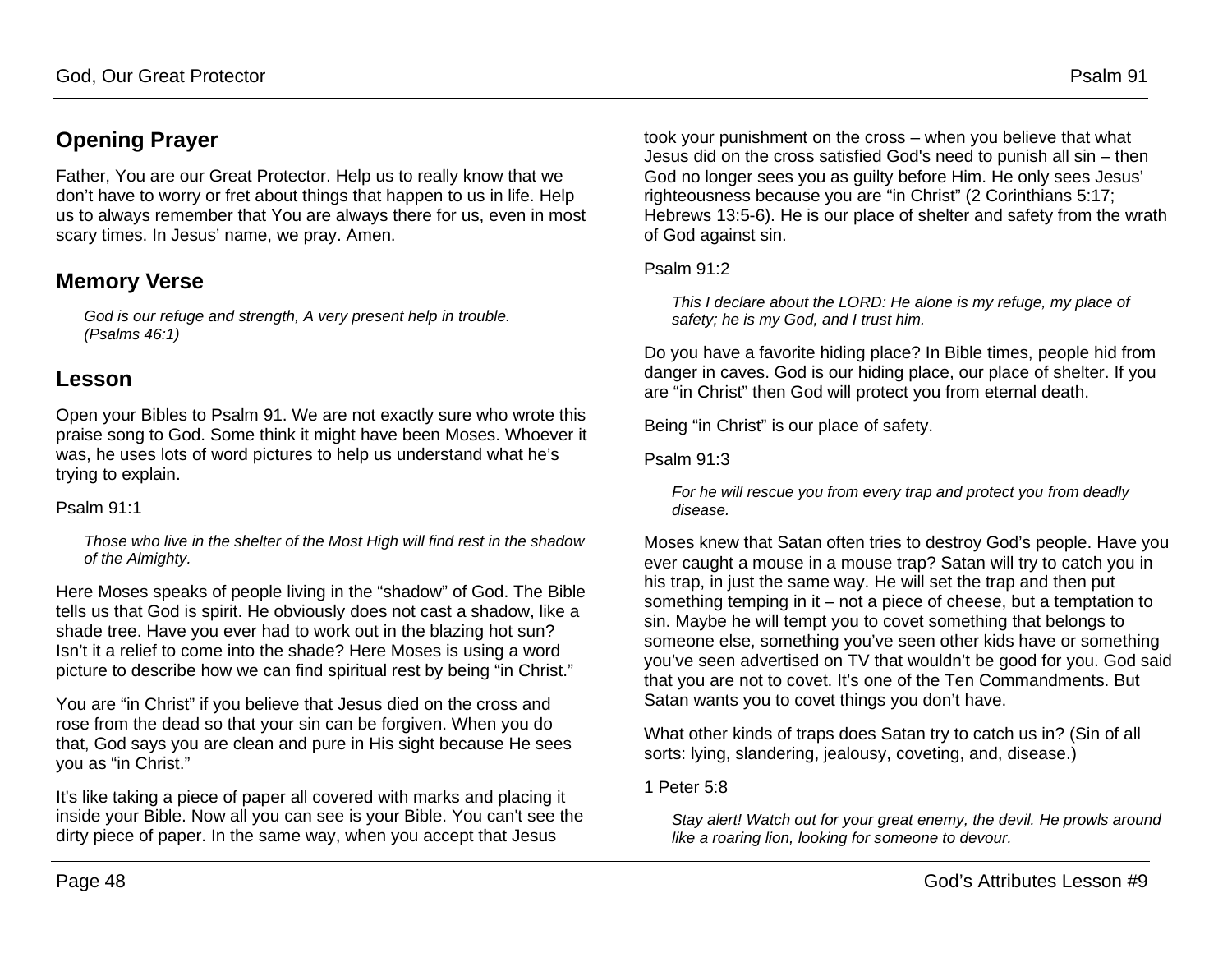Satan is the great destroyer. But God is able to protect you in every situation no matter what Satan may try to do. You may face some scary situation, perhaps when you are home alone or when you have to be some place in the dark. At those times you should remind yourself that God is always able to protect you.

However, when bad things happen, remember that God still has everything under control. Even though we can't always understand why hard times come into our lives, nothing happens to you and me except what God knows is best. Moses had learned this lesson well by seeing what God did to protect the Israelites in Egypt.

David knew this, too.

Psalm 18:2

*The LORD is my rock, my fortress, and my savior; my God is my rock, in whom I find protection. He is my shield, the power that saves me, and my place of safety.*

Now Moses uses another word picture to explain that God is our great protector.

#### Psalm 91:4

*He will cover you with his feathers. He will shelter you with his wings. His faithful promises are your armor and protection.*

Now obviously God does not have feathers! Moses is saying that if you are "in Christ" you are as safe as a little chick that hides under the wings of its mother.

This verse also assures you that you will be just as safe as a solider wearing armor and standing behind a big strong metal shield because God always keeps His promises.

#### Psalm 91:5-6

*Do not be afraid of the terrors of the night, nor the arrow that flies in the day. (6) Do not dread the disease that stalks in darkness, nor the disaster that strikes at midday.*

God is protecting you night and day. Have you ever had "night terrors" or nightmares? You can have peace in these dreadful situations; remember that God is with you and powerful enough to do anything.

Let's skip down to verse 11 and 12 to see how God protects us.

Psalm 91:11-12

*For he will order his angels to protect you wherever you go. (12) They will hold you up with their hands so you won't even hurt your foot on a stone.* 

God sends His angels to protect you wherever you go. Did you know that children have guardian angels?

Matthew 18:10

*Beware that you don't look down on any of these little ones. For I tell you that in heaven their angels are always in the presence of my heavenly Father.*

God assured the children of Israel that He would protect them as they made their journey to the Promised Land.

Exodus 23:20

*"See, I am sending an angel before you to protect you on your journey and lead you safely to the place I have prepared for you.* 

Angels are servants of God sent to take care of us.

Hebrews 1:14

*Angels are only servants—spirits sent to care for people who will inherit salvation.*

Daniel experienced that. The king had passed a law that no one was to pray to any god except to him. But, Daniel refused to obey that law. So, the king threw him into a den of lions. And God honored Daniel for his faithfulness to Him. While Daniel was in the den of lions, God sent His angel to shut the lion's mouths so they would not hurt him.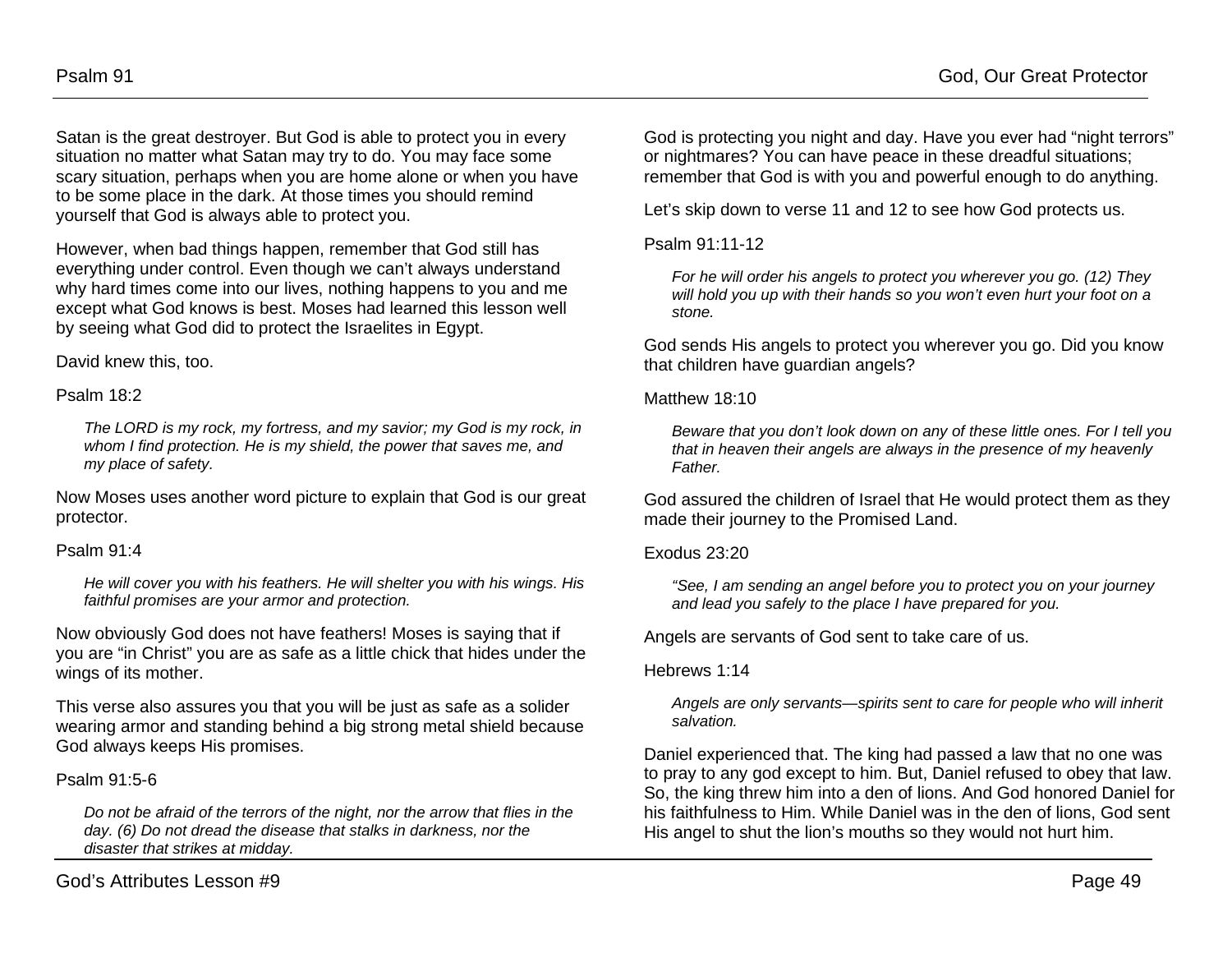#### Daniel 6:22

*My God sent his angel to shut the lion's mouths so that they would not hurt me, for I have been found innocent in his sight. And I have not wronged you, Your Majesty."*

God can keep you safe from dangerous things like mean dogs and spiders and snakes, too.

### Psalm 91:13

*You will trample upon lions and cobras; you will crush fierce lions and serpents under your feet!*

This verse promises that God can protect you from a lion or a snake. These animals are word pictures to help you understand that God will protect you from the strongest, meanest, and most frightening of situations. Of course, you need to be wise and not foolishly put yourself into dangerous situations to see if God will protect you.

God adds His promise that He is able to deliver those who love Him.

#### Psalm 91:14

*The Lord says, "I will rescue those who love me. I will protect those who trust in my name.*

God knows that the greatest need we all have is to be saved from the judgment of our sins (Romans 6:23). If you call on God and ask Him to forgive you, He will save you.

### Psalm 91:15-16

*When they call on me, I will answer; I will be with them in trouble. I will rescue and honor them. (16) I will reward them with a long life and give them my salvation.*

God promises to help you when you call on Him in times of trouble.

Sometimes God, in His wisdom, may allow things that seem bad to happen. But He promises to use even these situations for your good (Romans 8:28). Whatever happens, God is able to protect you.

This week when you are afraid, remember that you belong to God and that He is the strongest of all (Romans 8:38-39). No matter what comes into your life, even dangerous or frightening things, you can trust God to do what's best for you.

## **Closing Prayer**

Father, thank You for being our Great Protector! Thank You that You are always watching out for us, even when we are unaware of Your presence. Thank You that we do not need to fear because You are always with us. In Jesus' name, we pray. Amen.

## **Learning Activities**

### **Craft Corner**

See coloring pages at end of lesson

### **Game Center**

Use the following review questions in a time of discussion or a game of your choice:

- 1. When are times kids your age might need to depend on God's help and protection? (When they are in danger. When they are uncertain about the future. When others might tease them for doing something they believe in.)
- 2. What is a word picture? (A way of describing something in an understandable way.)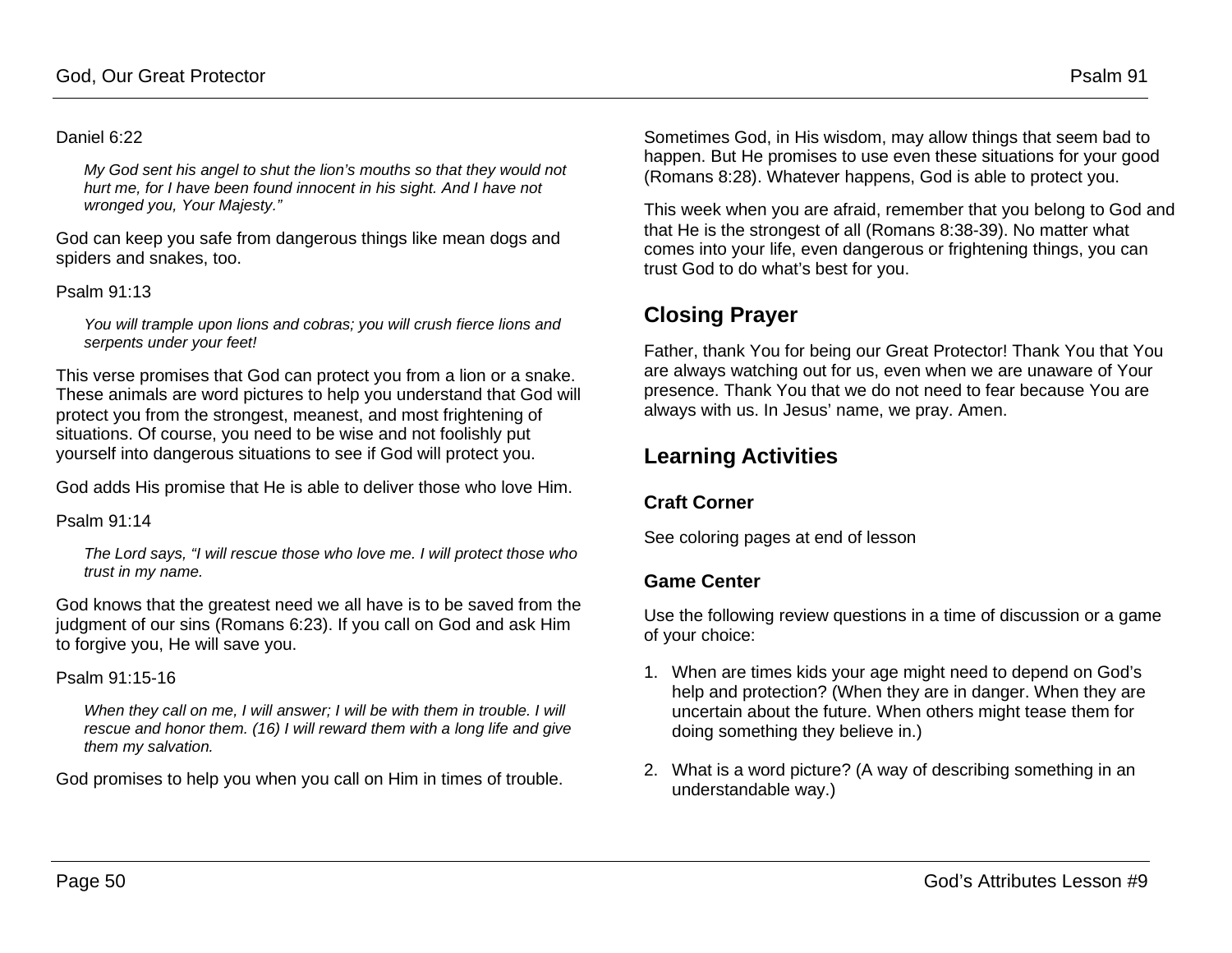- 3. When Moses says that we can find shelter or rest in the shadow of the Almighty, what is he trying to say? (We can find spiritual rest by being "in Christ.")
- 4. What does it mean to be "in Christ"? (When you believe that Jesus died on the cross, God no longer sees us as guilty before Him. He only see Jesus' righteousness.)
- 5. What does verse 2 say our hiding place is? Why? (God is our hiding place; He will protect us from eternal death.)
- 6. What kind of trap does Satan try to catch you in? (Sin of all sorts: lying, slandering, jealousy, coveting, etc.)
- 7. Why did Moses have peace in the midst of dreadful situations? (He knew that God was with him and powerful enough to do anything.)
- 8. What did Moses mean when he said that God would cover you with his wings? Is God like a chicken? (God will keep you just as safe as a baby chick is under its mother's wings.)
- 9. What did God send to protect Daniel when he was in the den of lions? (An angel.)
- 10. What are angels? (Servants of God; spirits sent to care for people.)
- 11. What is your greatest need? (To be saved from the judgment of our sins.)
- 12. How can you be saved? (Trust in what Jesus did for you on the cross.)
- 13. Does God always keep you from experiencing bad things? (No, in His wisdom, he may allow things that seem bad to happen. But, He promises to use even these situations for your good.)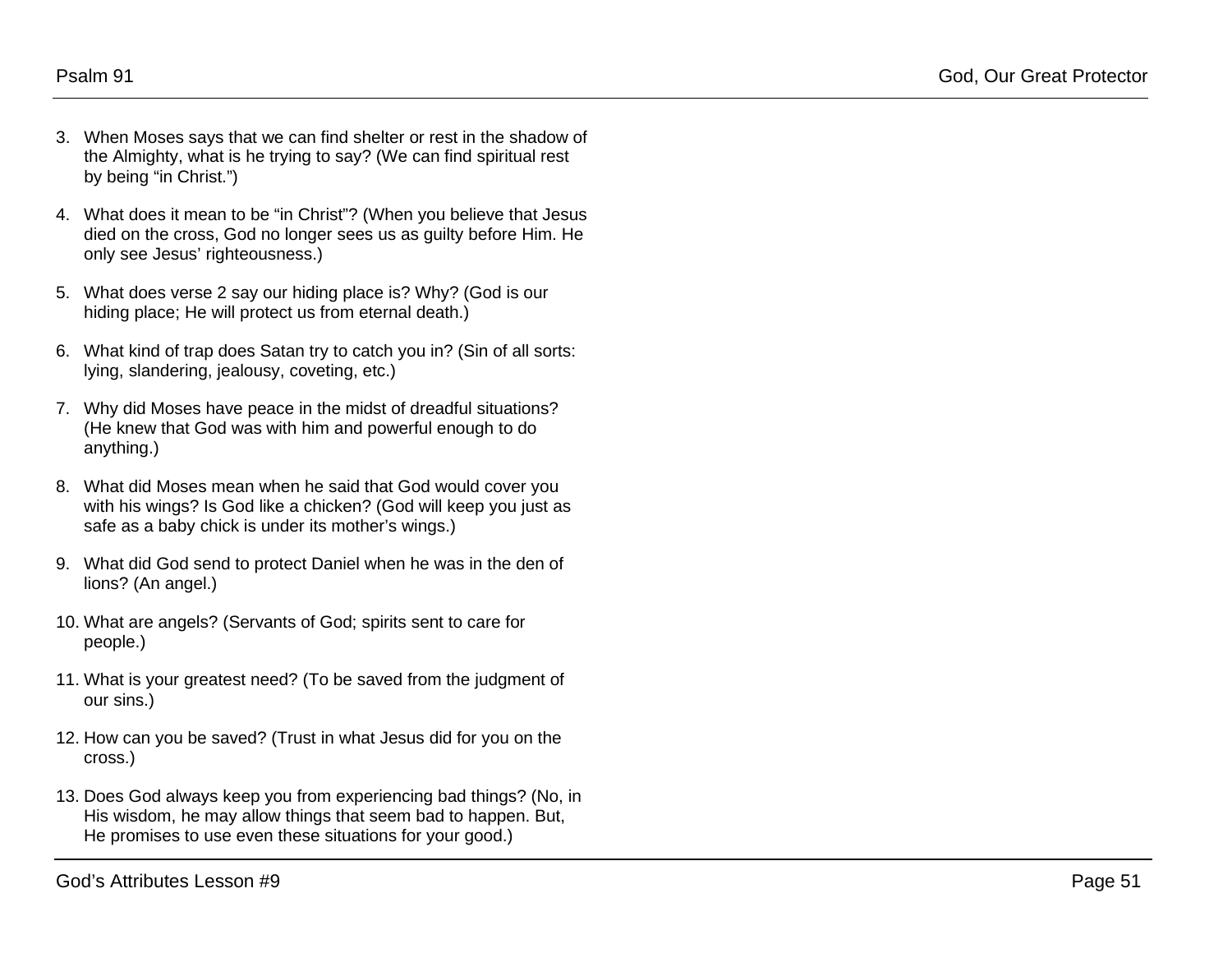